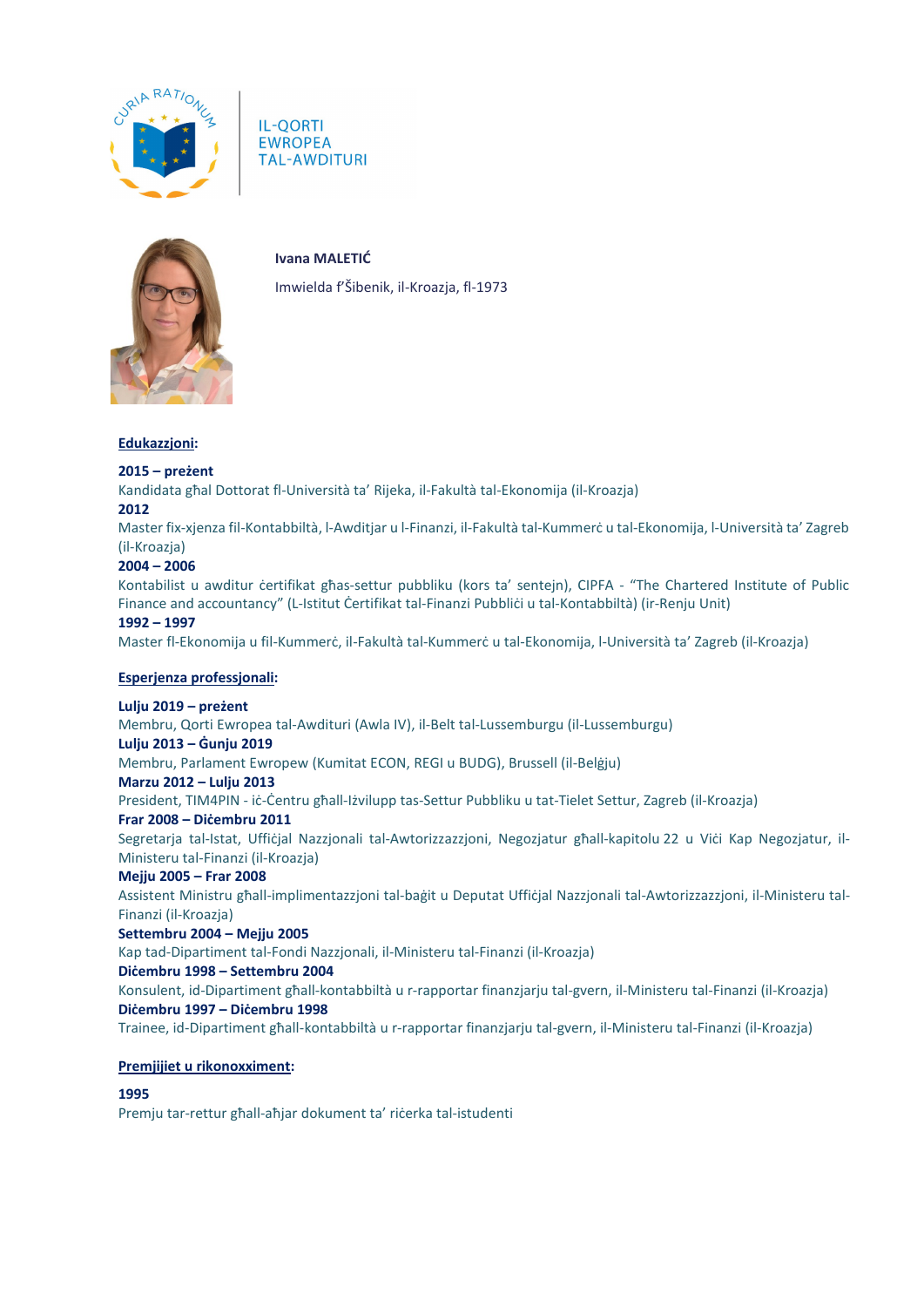### **Pubblikazzjonijiet:**

## **Kotba:**

- 1) Maletić, I., Jakir Bajo, I., Stepić, D., *A Guide to Good Governance in the Public and Non-Profit Sector*, Center for Public and Non-Profit Sector Development TIM4PIN, Zagreb, 2018
- 2) Maletić, I., Kosor, K., Ivanković Knežević, K., et. al., *My EU Project: A Manual for the Preparation and Implementation of EU Projects*, Center for Public and Non-Profit Sector Development TIM4PIN, Zagreb, 2018
- 3) Maletić, I., Kosor, K., Copić, M., et al., *EU Projects – from Idea to Realization*, Center for Public and Non-Profit Sector Development TIM4PIN, Zagreb, 2016
- 4) Maletić, I., Bešlić, B., Copić, M., Kosor, K,., Kulakowski, N., Zrinušić, N., *EU Project Management*, Center for Public and Non-Profit Sector Development TIM4PIN, Zagreb, 2014
- 5) Maletić, I., et. al., *Fiscal Responsibility - Completing Questionnaires, Compiling Plans and Reports*, Center for Public and Non-Profit Sector Development TIM4PIN, Zagreb, 2013
- 6) Maletić, I., Stepić, D., Jakir Bajo, I., Knežević, M., Kozina, D., *Fiscal Responsibility and Financial Management*, Center for Public and Non-Profit Sector Development TIM4PIN, Zagreb, 2012
- 7) Maletić, I., Jakir-Bajo, I., Zorić, A., *Fiscal Responsibility*, Croatian accountants and financial officials community, Zagreb, 2011
- 8) Maletić, I., Vašiček, D., Jakir-Bajo, I., et al., The A*ccounting of Budget and Budget Users*, Croatian accountants and financial officials community, Zagreb, 2008
- 9) Maletić, I., Jakir-Bajo, I., *Budgetary Planning and Accounting*, Centre for accounting and finance, Zagreb, 2003
- 10) Maletić, I., Lončar-Galek, D., Mencer, J., et. al., Application of the Budget Accounting Plan 2003/2004, Croatian accountants and financial officials community, Zagreb, 2003
- 11) Maletić, I., Vašiček, V., Vašiček, D., *Introduction to Budgetary Accounting 2002*, Croatian accountants and financial officials community, Zagreb, 2002
- 12) Maletić, I., Jakir-Bajo, I., *Budgetary Accounting*, Informator, Zagreb, 2001
- 13) Maletić, I., Vašiček, D., Jakir-Bajo, I., et al., *Budgetary system: Accounting, Finance, Audit, Taxes*, Croatian accountants and financial officials community, Zagreb, 2000

## **Artikli f'ġurnali xjentifiċi b'bord editorjali internazzjonali u b'reviżjoni internazzjonali:**

- 1) Maletić, I., Kandžija, V., *The Accession Process and IPA Funds in Bosnia and Herzegovina – an Opportunity for Restructuring Public Spending and Convergence Towards the EU*, Proceedings of the International Scientific Conference "Economic system of European Union and accession of Bosnia and Herzegovina – Challenges and Policies Ahead" , Faculty of Economics, University of Mostar, ECSA - European Community Studies Association in BiH, p. 238-267, Mostar, 2017
- 2) Maletić, I., Petričko, I., Vašiček, D., *Comparative Analysis of Croatia's Position in the Context of International Competitiveness*, in the book *Competitiveness as a process*, ECSA - European Community Studies Association in BiH, p. 13-42, Mostar, 2017
- 3) Maletić, I, Redžepagić, S., *Experience in management and absorption of the EU pre-accession funds in Croatia – lessons learned*, in the book *Absorption Capacity of EU pre-accession Programmes in the Western Balkan Countries*, p. 311-327, Nice, 2014
- 4) Maletić, I., Vašiček, D., Kandžija, J., *Croatian experiences in Management and Absorption of the EU Pre-Accession Funds*, Proceedings of the 9th International Conference "Economic Integration, Competition and Cooperation – Accesion of the Western Balkan Countries to the European Union", p. 737-755, Rijeka, 2013
- 5) Maletić, I., Vašiček, D., *Current Trends and Requirements in Financial Management as Support for the Process of Europeanization of Public Administration*, Proceedings of the 14th International Symposium "Turning to an Innovative and Creative Bosnia and Herzegovina", p. 345-361, Sarajevo, 2013
- 6) Maletić, I., Vašiček, D., *Europeanisation Reforms of the Financial Management System*, Institute of Public Administration, Novi Informator, p. 393-420, Zagreb, 2011
- 7) Maletić, I., et al., *General framework of administrative convergence provided by Croatian public administrative reforms*, in the book *Administrative Convergence and Reforms in South-Eastern European States - Analyses, Models and Comparative Studies*, No. 2, Editura Economică, p. str. 141-188, Bucharest, 2011
- 8) Maletić, I., Primorac, M., Sopek, P., *The Net Fiscal Effect of Pre-Accession and Accession of Bosnia and Herzegovina to the European Union*, Proceedings of the Symposium "Challenges and perspectives of integration in countries of South-Eastern Europe", p. 269-285, Tuzla, 2011